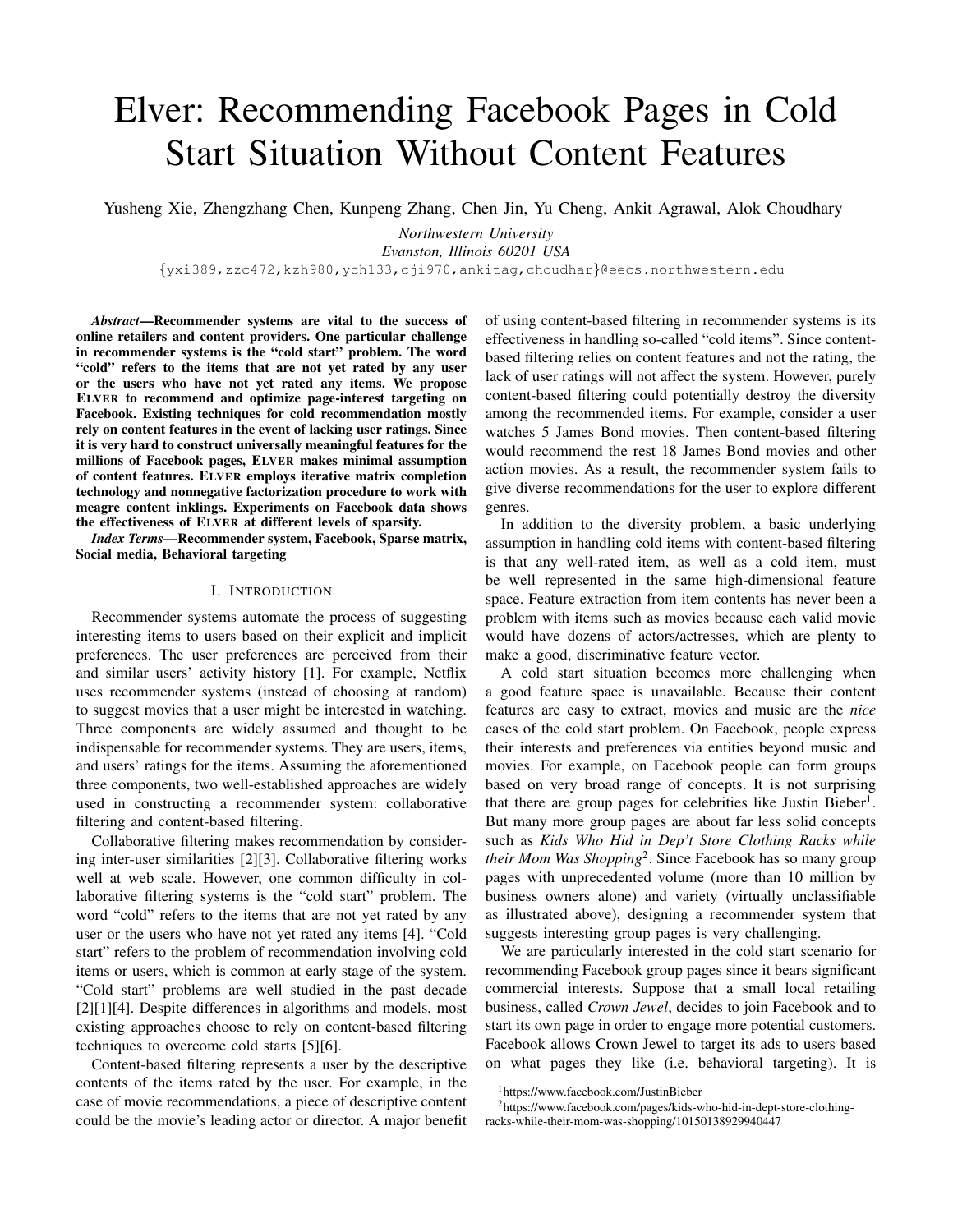beneficial for Crown Jewel to consult a recommender system to find out which pages to target. Admittedly, recommending Facebook pages would not be an entirely new challenge if the ad placer is Walmart or Target because they are large brands and already have many fans. Existing collaborative filtering techniques would work well in such a scenario. But, to help Crown Jewel with its goal, a recommender system has to solve the cold start problem. Existing methods for the cold start problem, to the best of our knowledge, are all targeted for and tested on movie benchmark data and therefore make heavy use of movie's rich content features.

## *A. Our Contribution*

We propose ELVER algorithm for recommending cold items from large, sparse user-item matrices. ELVER differs from existing cold recommendation techniques in two aspects. First, ELVER recommends and optimizes page-interest targeting on Facebook instead of movies or songs. The large scale of a social network like Facebook influences ELVER's design. We find that similarity-based user stratification can both improve the speed of ELVER as well as its accuracy. Second, ELVER makes minimal assumption of content features. Existing techniques for cold recommendation mostly rely on content features in the event of lacking user ratings. Traditional items (e.g., movies or music) have rich, organized content features like actors, directors, awards, etc. Since Pages on Facebook ideologically vary so much from each other, it is very hard to construct universally meaningful features for the millions of Facebook pages. ELVER uses iterative matrix completion technology and nonnegative factorization procedures to work with meagre content inklings and avoid heavy requirement on rich content features.

We conduct experiments on real Facebook pages (22.6K) with activities from real users (27.4M). To illustrate the effectiveness of ELVER in handling cold pages, three different levels of sparsity (99.9%, 99.99%, and 100.00%) in the user activities are tested.

## II. RELATED WORK

Related work to our paper can be roughly divided into two categories: notable existing solutions to the cold start problem, and non-negative matrix factorization (NNMF) algorithms.

## *A. Cold Start Recommendations*

[6] represents a class of classical methods for dealing with cold-start problems. Specifically dealing with movie recommendations, [6] assumes that the content of each movie is represented by the participating actors in the movie. Other later works such as [2] and [1] follow a similar path, although each work motivates very different models for the underlying user preference variable(s). A key reason for their success is the fact that actors are expressive and discriminative features for the movie contents. As a consequence, a major difficulty in applying such techniques to the problem of Facebook page cold recommendation is that the available contents from each item are either not descriptive enough or not universal enough to make the modeling work. It can be very difficult to extract features that are both descriptive and universal for Facebook pages.

## *B. Non-Negative Matrix Factorization*

Non-Negative Matrix Factorization (NNMF) [7] is a family of techniques to factorize a matrix  $V$  into two matrices  $W$  and H. Given a nonnegative matrix  $V \in \mathbb{R}^{m \times n}$  and an integer k  $(0 < k < \min\{m, n\})$ , the NNMF goal is to find nonnegative matrices  $W \in \mathbb{R}^{m \times k}$  and  $H \in \mathbb{R}^{k \times n}$  such that the objective

$$
f(W, H) = \frac{1}{2} ||V - W \times H||_F^2
$$
 (1)

is minimized [7]. Most NNMF algorithms solve Equation 1 by iterative steps, which require initialization of  $W$  and  $H$ . Efforts have been made in seeding  $W$  and  $H$  with some meaningful values [7].

#### III. PROBLEM STATEMENT

Suppose that V is a n-by-m user-page matrix and  $V(i, j) \in$  $\{0, 1, 2, 3, \ldots\}$  for  $1 \le i \le n$  and  $1 \le j \le m$ .  $V(i, j)$ is determined by the number of comments left on the  $j$ th page by the  $i$ -th user. Recall that our motivation is to perform recommendations for a cold page that has just entered the Facebook ecosystem. Without loss of generality, assume that the cold page of concern is in the 1st column, which is referred to as  $V(:, 1)$ . In addition to V, our formulation also includes content *inkling*. Content inkling is different from traditional content feature by its general lack of discriminative or descriptive nature. Only three pieces of content inkling are assumed for each page: 1) page likes received from fans, 2) the category assigned to the page by Facebook, and 3) the age group, with which the page is most popular.

Our goal can be expressed as recommending indices  $j$  for  $1 < j \leq m$  such that, for all suggested j,  $V(:, j)$  is targetable for  $V(:, 1)$  to acquire fans.

#### IV. THE ELVER ALGORITHM

ELVER works with three matrices: the user-page matrix  $V$ , the content-page matrix  $H$ , and the user-content matrix W. ELVER consists of 4 basic algorithmic steps: 1) encoding content inkling, 2) initializing the user-page matrix  $V$  into  $\tilde{V}$ , 3) user stratification, and 4) a stochastic Expectation Maximization algorithm that iteratively updates  $V$  and  $H$ . Eventually, recommendations for a cold Facebook page are made from the converged  $V$ .

## *A. Encoding Content-page Matrix From Content Inkling*

The three pieces of inkling assumed available for a Facebook page are inconvenient to work with in numeric matrix operations. Further encoding is therefore needed in  $H$ , which is our notation for the content-page matrix.

First, the number of page likes from fans,  $H(1, :)$ , is already in integer form. But the actual numbers can vary so greatly from page to page that they cannot be directly used. For example, pages for business like Crown Jewel in our example may have a few hundred likes while global pages such as Coca-Cola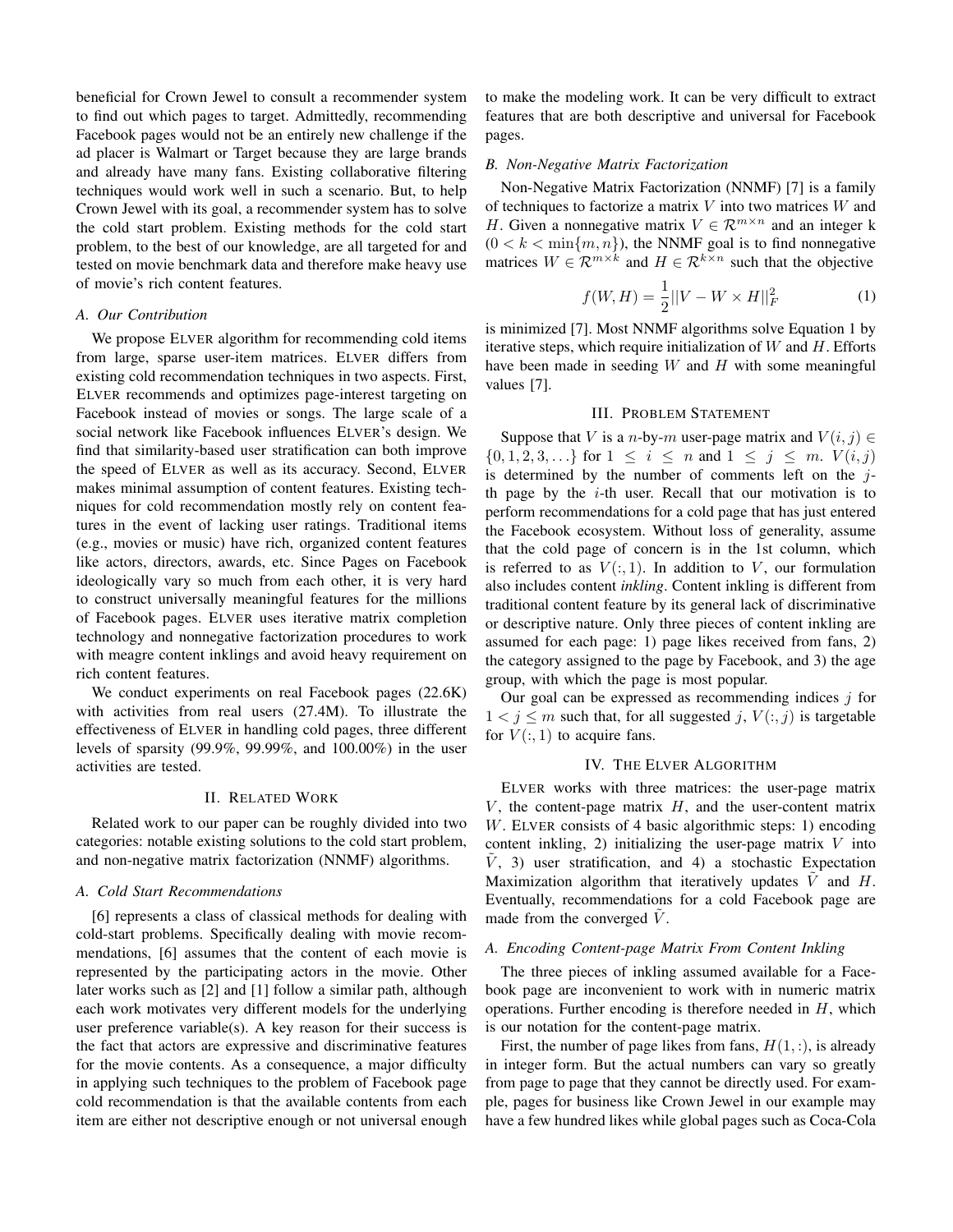have over 50 million likes. Simply normalizing and putting such vastly different numbers in  $H$  will effectively set most entries to be 0. We use log(number of page likes) instead. Second, the category  $H(2, :)$ , to which the page belongs, is a categorical variable. Distinct categories can be mapped to discrete integer values. There are two choices to be made here. One is which categories should get greater/less integer values. The other is whether similar categories should be assigned to closer integer values. Third, the age group,  $H(3, :)$ , should also be encoded into real numbers, since different age groups can be compared and ordered like integers.

Three additional statistically derived [8] (from the first three inklings above) inklings are also be part of  $H: H(4, :)=$  $H(1, :) \times H(2, :), H(5, :) = H(1, :) \times H(3, :),$  and  $H(6, :) =$  $H(2, :) \times H(3, :)$ . Note that H in this paper is always 6-by-m in dimension.

#### *B. Initializing User-page Matrix*

The original user-page matrix V is *incomplete* from two aspects. First, its cold column  $V(:, 1)$  contains few or no known entries. This aspect of incompleteness defines the cold start problem: it is our goal to provide estimates for the values in  $V(:, 1)$ . The second aspect is the distinction between a zero entry and an unknown entry. It is well known that in the Netflix problem, some users do not rate certain movies not because they are uninterested in giving a rating after watching the movie (i.e. a zero entry), but because they are never aware of the movies' existence (i.e. an unknown entry). The same situation exists with users and pages on Facebook.

The initialization of  $V$  is the process of finding the most likely matrix  $V$ , based on nonzero entries in  $V$  [9]. For doing so, ELVER uses matrix completion technologies [10] to a version of  $V$  such that  $V$  is in accordance with  $V$  and is low-rank. The exact optimization goal is given below:

minimize 
$$
||\tilde{V}||_{*}
$$
  
\nsubject to 
$$
\sqrt{\sum_{(i,j)\in\Omega_{0}} |\tilde{V}(i,j) - V(i,j)|^{2}} < \epsilon,
$$
  
\nwhere 
$$
\Omega_{0} = \{(i,j)|1 \leq i \leq n, 1 \leq j \leq m\}
$$

$$
\setminus \{(i,1)|V(i,1) = 0\}.
$$
\n(2)

In Equation 2,  $|| \cdot ||_*$  denotes matrix nuclear norm.

Completing matrix under minimal nuclear norm constraint is a member of the family of convex cone problems. Fast, first-order algorithms for solving such convex cone problems can be constructed from general templates [10].

## *C.* User Stratification in  $\tilde{V}$

User stratification is the process of dividing users into individual strata, on which independent analysis and estimation are carried out. We say that  $S = \{s_1, s_2, \ldots, s_{|S|}\}\$ is a possible stratification of the users if  $\bigcup_{i=1}^{|S|} s_i = \{1, 2, ..., n\}$  and  $s_i \cap$  $s_j = \emptyset$  for  $i \neq j$ . Since each user is represented as a unique row in  $V$ , stratification can be done by clustering the  $n$  rows of  $\tilde{V}$  into  $|S|$  non-overlapping clusters. We use K-means to find the clusters. In the experiments, we vary  $|S|$ , the number Algorithm 1: User stratification and Stochastic Expectation-Maximization (EM) algorithm in ELVER

1  $\{\tilde{V}_1, \tilde{V}_2, \ldots, \tilde{V}_{|S|}\}\leftarrow \text{kmeans}(\tilde{V}, |S|, \text{``cosine distance''})$ 2 for  $\tilde{V}_i\in\{\tilde{V_1},\tilde{V_2},\ldots,\tilde{V}_{|S|}\}$  do  $\begin{array}{l} \mathbf{3} \end{array} \Big| \quad W^{(0)}\leftarrow \tilde{V}_i\times H^\top\times (H\times H^\top)^{-1} ;\, H^{(0)}\leftarrow H \end{array}$ 4 **for**  $j \in \{1, 2, ..., itr_{\text{max}}\}$  do  $\mathfrak{s} \quad | \quad | \quad \tilde{V}_i^{(j)} \leftarrow W^{(j-1)} \times H^{(j-1)}$ 6  $\mid W^{(j)}, H^{(j)} \leftarrow \text{nnmf}(\tilde{V}_i)$  $^{(j)}$ ) using  $H^{(j-1)}$  as initial guess for  $H^{(j)}$  $7$  end **8** Approximately,  $\tilde{V}_i^{(\infty)} \leftarrow \tilde{V}_i$  $(j)$ end 10 return  $\tilde{V}^{(\infty)} \leftarrow \left[ \tilde{V_1} \right]$  $\stackrel{(\infty)}{\tilde{V}_2}~$  $\ldots \tilde{V}_{|S|}^{(\infty)}$  $\begin{bmatrix} \infty \\ |S| \end{bmatrix}^{\top}$ 

of clusters, and evaluate their performance with  $n$ . Cosine distance is used to measure the distance between  $\tilde{V}(u, z)$  and  $V(v,:).$ 

Suppose that non-empty clusters are discovered as user strata, we can represent  $\tilde{V}$  as  $\begin{bmatrix} \tilde{V}_1 & \tilde{V}_2 & \dots & \tilde{V}_{|S|} \end{bmatrix}^\top$ .

# *D. Stochastic EM algorithm*

After encoding H, initializing  $\tilde{V}$ , and stratifying the  $\tilde{V}$  into  $\tilde{V}_i$ 's, ELVER employs a stochastic Expectation-Maximization (EM) algorithm to search for  $\tilde{V}^{(\infty)}$ , the converged user-page matrix. Algorithm 1 describes the stochastic EM algorithm. In Figure 1, we visualize the convergence of  $V$  over 500 iterations. The error rate at the *i*th iteration of the *j*th stratum is measured between  $\tilde{V}_j^{(i-1)}$  and  $\tilde{V}_j$  $<sup>(i)</sup>$ . The error rate between</sup>  $\tilde{V}^{(\infty)}$  and V is not shown in Figure 1 but in Figure 2.

The matrix multiplication in line 6 of Algorithm 1 is interpreted as the E(xpectation) step. The non-negative factorization in line 7 of Algorithm 1 is interpreted as the M(aximization) step. The factorization algorithm is not exact simply because  $\tilde{V}_i$  $j$  is not guaranteed to be a product of two nonnegative matrices  $W^{(j)}$  and  $H^{(j)}$ . By minimizing the objective function in Equation 1, the factorization maximizes the "fit" of  $W^{(j)}$  and  $H^{(j)}$ .

EM algorithm is designed for fitting incomplete data to the models. Similarly, the iterations in Algorithm 1 try to recover missing values in  $\tilde{V}$  and H.

#### V. EVALUATION METRICS

#### *A. Mean Absolute Error*

"Normalized Mean Absolute Error" (NMAE) is used in [1] as a performance metric for recommender systems. NMAE is a metric that uses "Mean Absolute Error" (MAE), which is also a standard evaluation metric [11]. MAE can be calculated through *user averaging*:

$$
MAE_u = \frac{1}{n} \sum_{i=1}^{n} \left[ \frac{w_i}{m \sum_{k=1}^{n} w_k} \sum_{j=1}^{m} |\tilde{V}(i,j) - V(i,j)| \right],
$$
\n(3)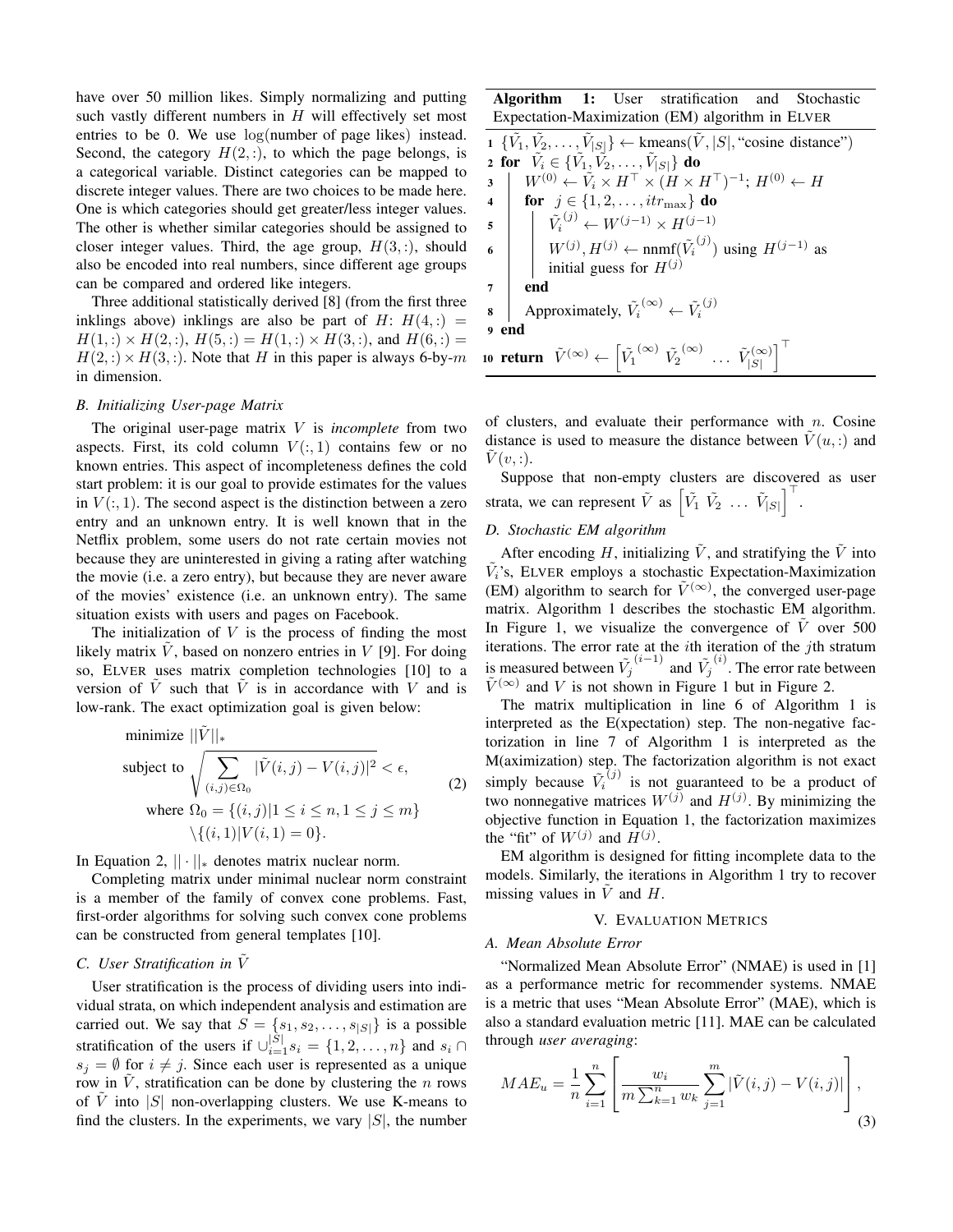

Fig. 1. Stratum-wise convergence of the  $\tilde{V}$  user-page matrix over 500 iterations. (a) Convergence for  $V_1^{(1\rightarrow 500)}$  at 99.99% sparsity; (b) Convergence for  $\tilde{V_2}^{(1\rightarrow 500)}$  at 99.99% sparsity.

where  $w_i$  is a weights assigned to each user. Another important component in NMAE is  $MAE<sub>b</sub>$ , the  $MAE<sub>u</sub>$  score when predictions on user preferences are made by a baseline algorithm. Then NMAE is defined as  $NMAE = MAE_u/MAE_b$ .

Both  $MAE_u$  and NMAE are built around users because, in a traditional recommender system setting, users are the only party that the system needs to please. Recommender systems have always been user-centric. But the situation presented in our running example of Crown Jewel is very different. In our case, Facebook wants to recommend the right pages for Crown Jewel so that targeting them can convert the most users to fans of Crown Jewel given the same budget. This becomes an entirely different problem and therefore needs a better-suited metric in addition to MAE-based ones.

#### *B. Using Kendall* τ *-statistics*

The system's goal is to recommend an *ordered* list of pages for Crown Jewel to target. Crown Jewel would be interested in getting the pages to target in the right order, based on which the campaign manager can go down the list as far as he/she likes or his/her funds allow.

The computation of the new performance metric consists of two steps. First, it needs to assign a rank to each page column  $V(:, i)$  for  $2 \le i \le m$ . We assign the rank based on  $V(:, i)$ 's distance from  $V(:, 1)$ . Five different ways of measuring intercolumn distance are applied and compared. They are  $L_1$ *-norm*, L2*-norm*, L*Inf-norm*, *Mean Square Error*, and *Frobenius Norm*.

The second step is to compare obtained rankings  $R_i$  for  $1 \leq$  $i \leq 5$  (one for each distance measure) with the optimal ranking order  $R_o$ .  $R_o$  is determined apriori and experimentally. We use Kendall's tau( $\tau$ ) coefficient [12] to measure how similar  $R_i$  is to  $R_o$ . The coefficient range is  $-1 \leq \tau \leq 1$ , where 1 implies perfect agreement between rankings.

#### VI. EXPERIMENTS

## *A. Dataset*

In the experiments, the data collected over 2012 is used [13]. Table I shows more details. Simple rules are applied to filter out potential spam users: we remove a user from the experiments if he/she is active on over 100 pages or is only active on 1 page.

TABLE I DATASETS SUMMARY STATISTICS

| <b>Statistic</b>                     | <b>Available</b> | Used in paper |
|--------------------------------------|------------------|---------------|
| Unique pages                         | $32K+$           | 22,576        |
| All user activities across all pages | $10B+$           | 226M          |
| Unique users                         | $740M+$          | 27.4M         |

## *B. Masking Entries in*  $V(:, 1)$

In order to evaluate the ELVER algorithm, we place a nonsparse column at  $V(:, 1)$ , then masking most of its entries. This scheme can simulate a cold page at  $V(:, 1)$  and can still reliably evaluate how well ELVER performs since we know the hidden values in  $V(:, 1)$ . Three different levels of sparsities in  $V(:, 1)$  are tested in our experiments: 99.9%, 99.99%, and 100.00%. These numbers are chosen because traditional "cold start" settings often choose between 95% 99.9% sparse. We emphasize that the 100.00% sparsity simply indicates that  $V($ : , 1) is an empty column.

In this section, we use the notation  $E(x,y)$  and  $B(x,y)$ respectively to denote the results when ELVER and Random Bot baseline algorithm are applied to  $V$  with x-level sparsity in  $V(:, 1)$  and y user strata.

## *C. Random Bot Baseline Method*

A Random Bot algorithm [1] is used as the baseline approach in our experiments. The algorithm injects user activity values, generated from random variables, in  $V(:, 1)$ . There are |S| Random Bots,  $X_1, X_2, \ldots, X_{|S|}$ , for the |S| user strata.  $V_i(:, 1)$  is filled by values drawn from  $X_i \sim \mathcal{N}(\hat{\mu}_i, s_i^2)$ , where

$$
\hat{\mu}_i = \frac{1}{n} \sum_{j=1}^{n_i} x_j, \ s_i^2 = \frac{1}{n-1} \sum_{j=1}^{n_i} (x_j - \hat{\mu}_i)^2,
$$

and  $x_1, \ldots, x_{n_i}$  are existing activity values in the *i*th stratum of  $V$ .

TABLE II KENDALL  $\tau$ -STATISTIC BASED ACCURACY OF RECOVERING USER-PAGE MATRIX  $\tilde{V}$  from 99.9% sparsity in  $V(:, 1)$  under various norms AND USING DIFFERENT NUMBERS OF USER STRATA.

| <b>User</b>   | $L_1$ - | $L_2$ - | $L_{\text{Inf}}$ - | Mean Square | <b>Frobenius</b> |
|---------------|---------|---------|--------------------|-------------|------------------|
| <b>Strata</b> | norm    | norm    | norm               | Error       | <b>Norm</b>      |
|               | 0.543   | 0.543   | 0.543              | 0.543       | 0.543            |
| 2             | 0.608   | 0.608   | 0.608              | 0.556       | 0.608            |
| 3             | 0.386   | 0.346   | 0.330              | 0.346       | 0.346            |
| 5.            | 0.438   | 0.438   | 0.438              | 0.438       | 0.438            |
| 8             | 0.333   | 0.307   | 0.229              | 0.307       | 0.307            |
| 10            | 0.281   | 0.111   | 0.111              | 0.111       | 0.111            |
| 20            | 0.124   | 0.111   | 0.111              | 0.085       | 0.111            |
| 30            | 0.163   | 0.085   | 0.085              | 0.085       | 0.085            |

## *D. Quantifying Results with Mean Absolute Error*

Figure 2 shows how accurately the ELVER algorithm can recover the entries in  $V(:, 1)$ . On one hand, the error rates are consistent with the sparsity levels as the overall error rates decrease as sparsity decreases, which basically shows that the ELVER algorithm can effectively make use of the sparse ratings in  $V(:, 1)$  when they are present. On the other